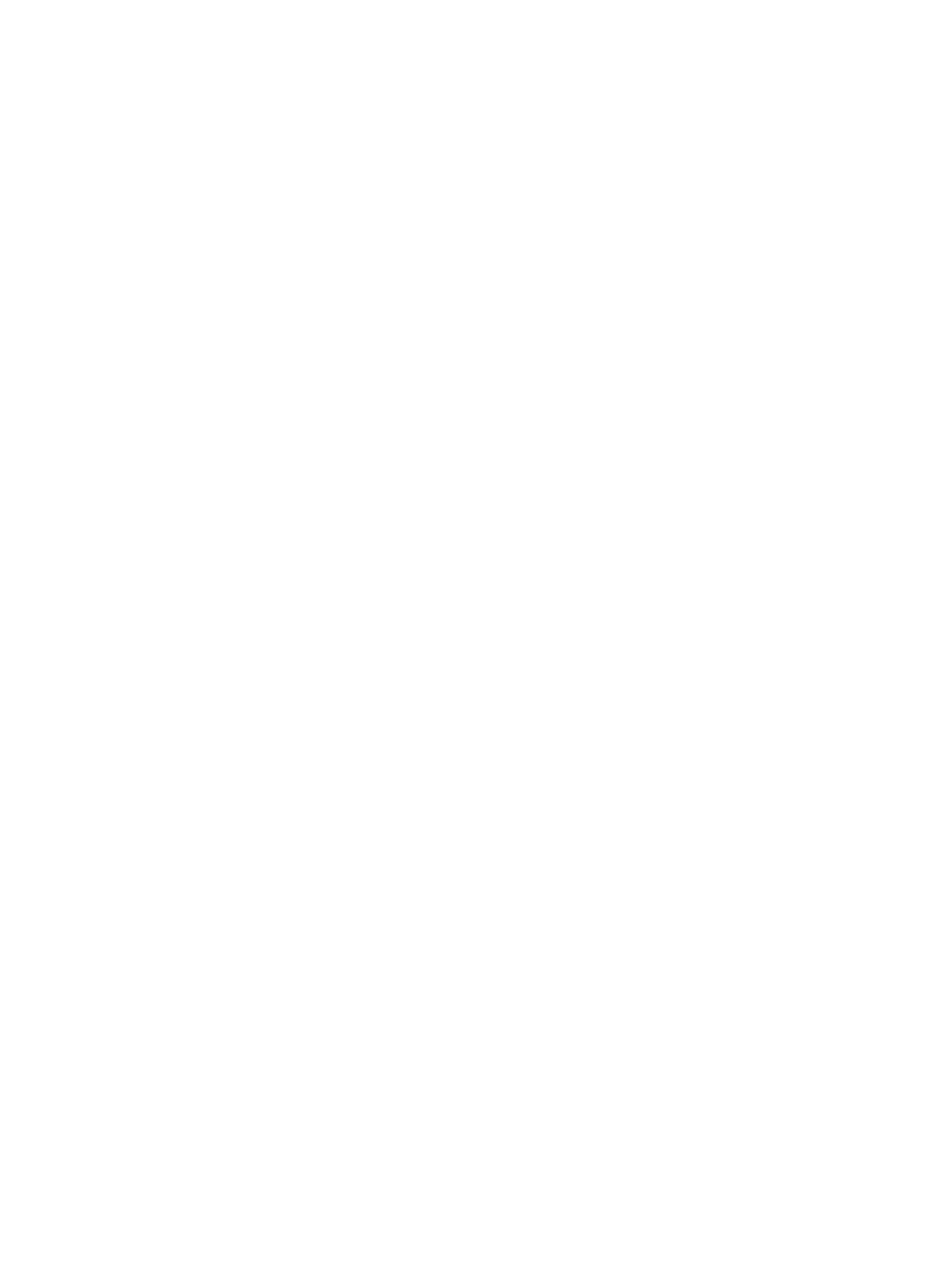# **CARCHITECTURE**

#### HOUSES WITH HORSEPOWER

Thijs Demeulemeester Thomas De Bruyne Bert Voet

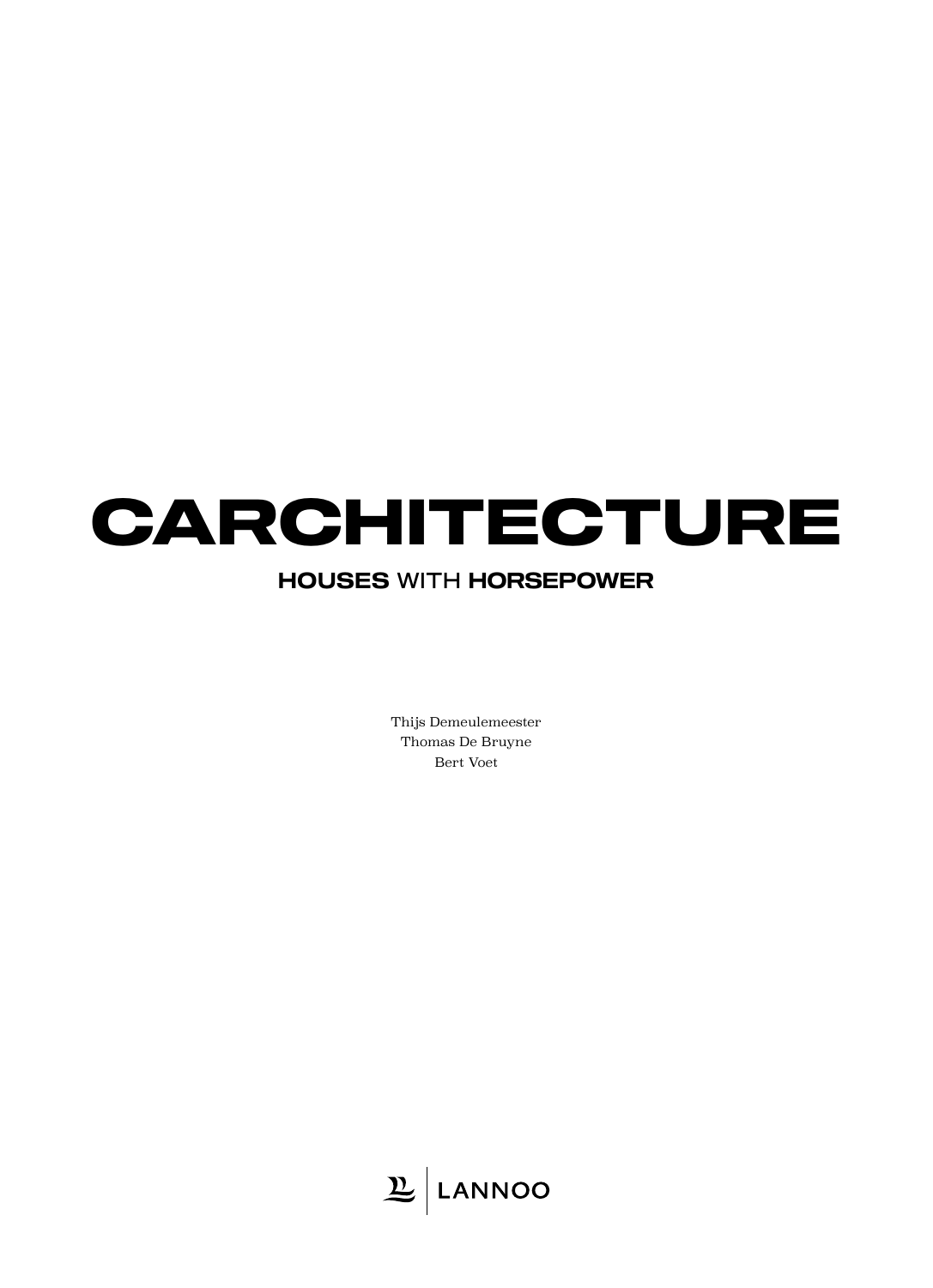## "If houses were built industrially, mass-produced like chassis, an aesthetic would be formed with surprising precision."

*Le Corbusier, architect*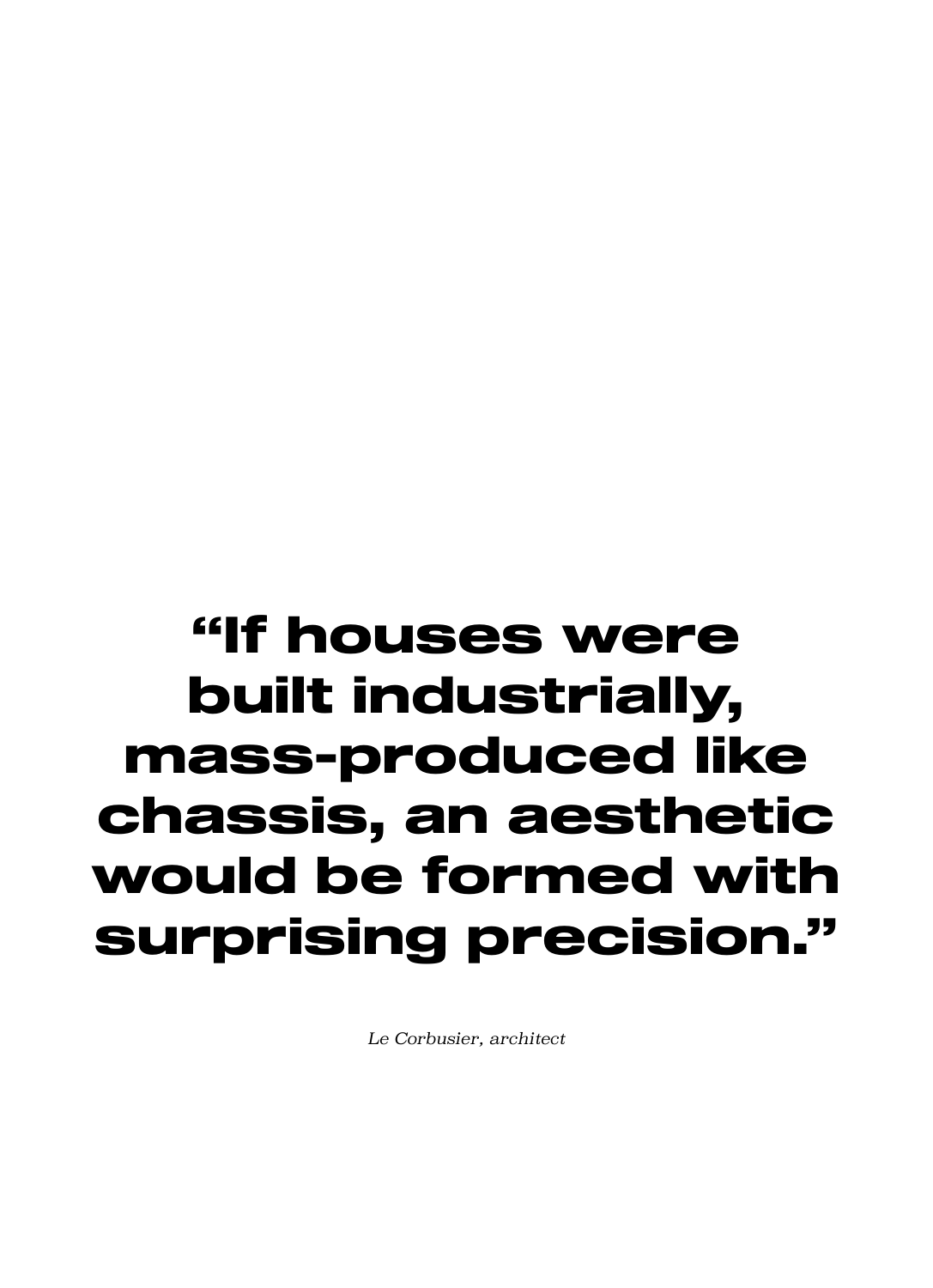### CHAPTERS

Classical Gas 7

Brutal Power 19

Contemporary Carchitecture 51

> European Modernism 111

> > Space Rage 125

Case Study Cars 145



Art Deco: the search for the perfect machine 16

Why Le Corbusier might better have been called Le Carbusier 46

> Why Saab was the architect's car par excellence 106

> > The car as the architect's autopia 136

How the car became Frank Lloyd Wright's ultimate muse 182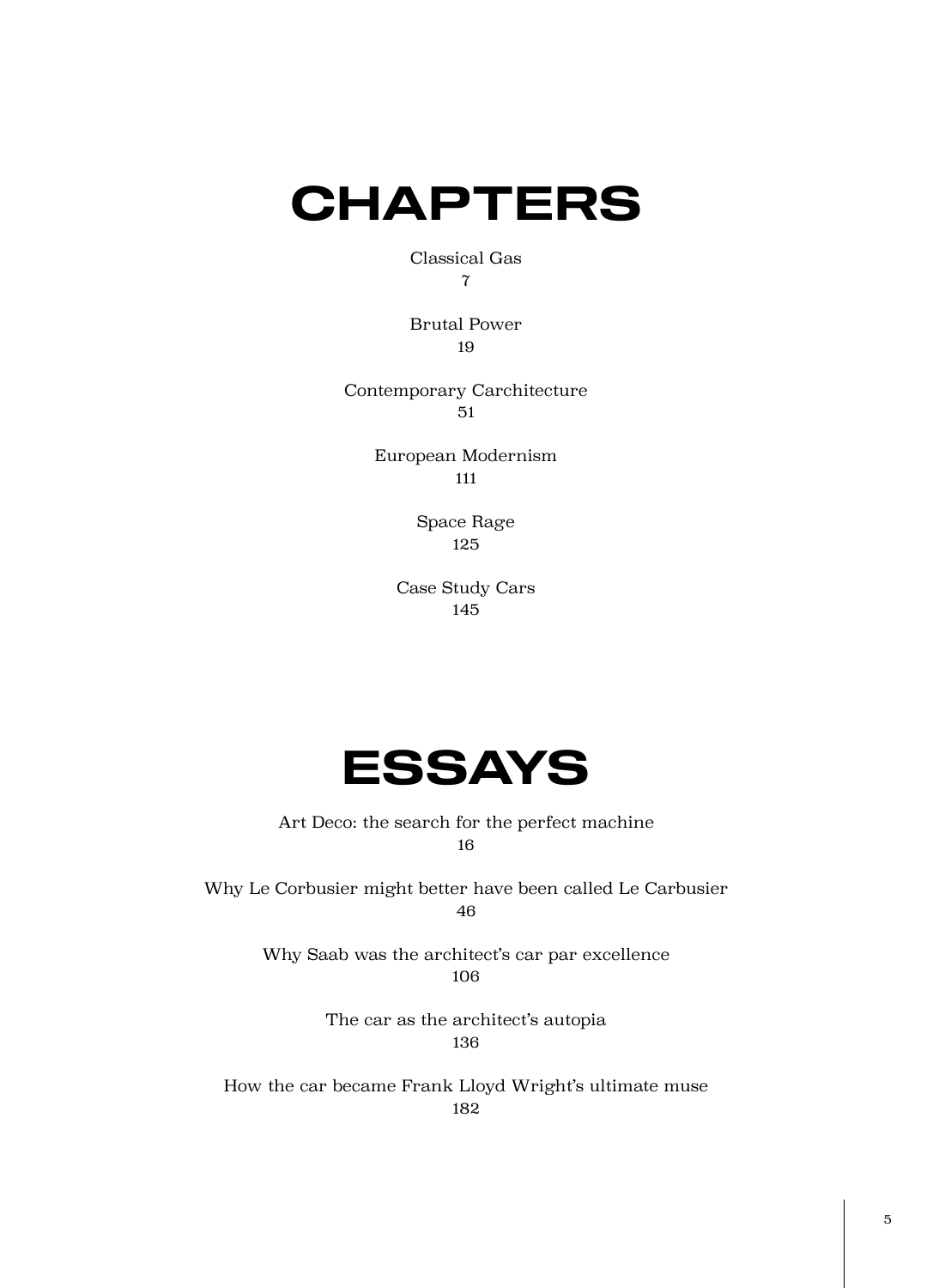### "A car is not a horse, and it doesn't need a barn."

*Frank Lloyd Wright, architect*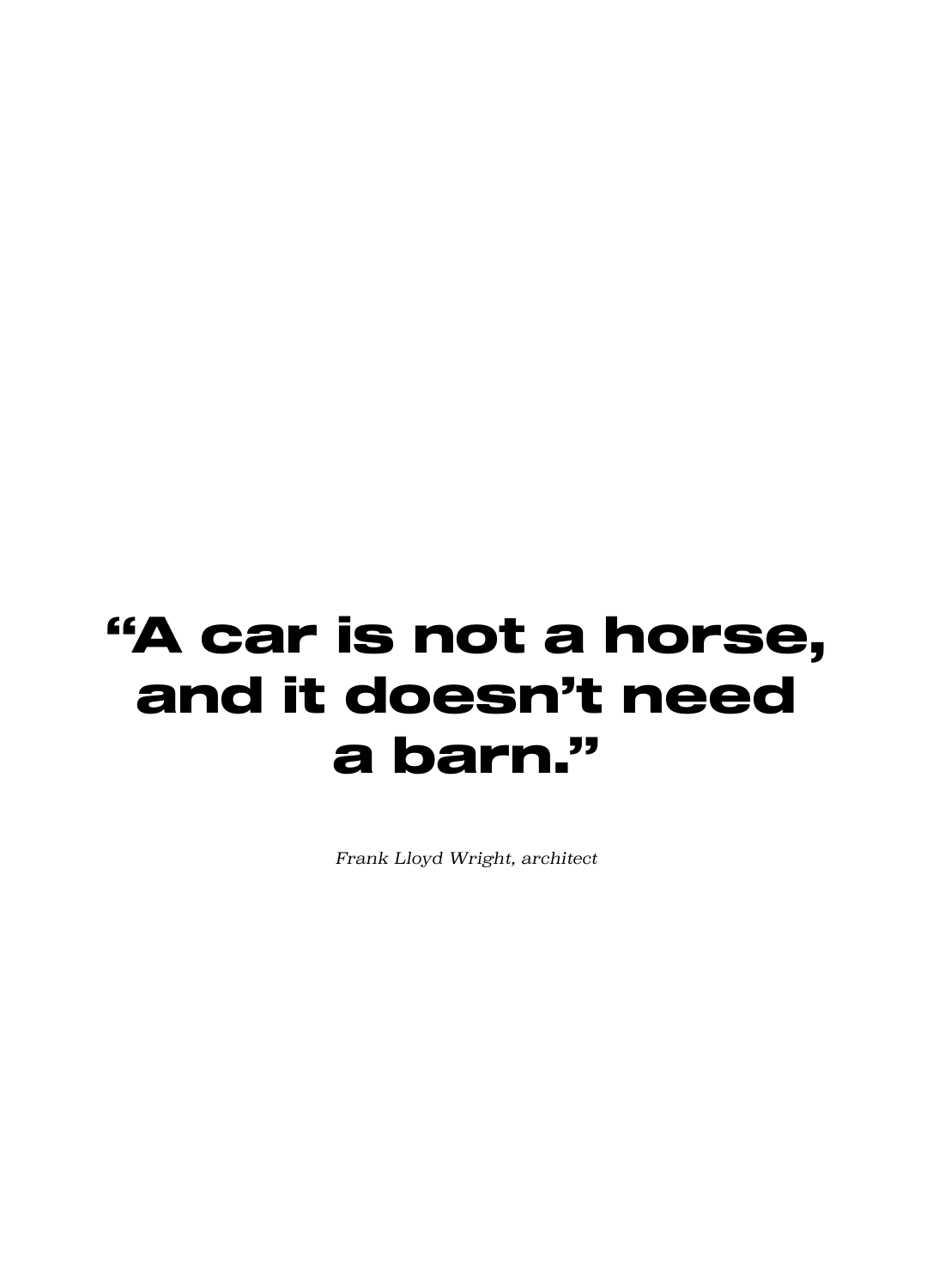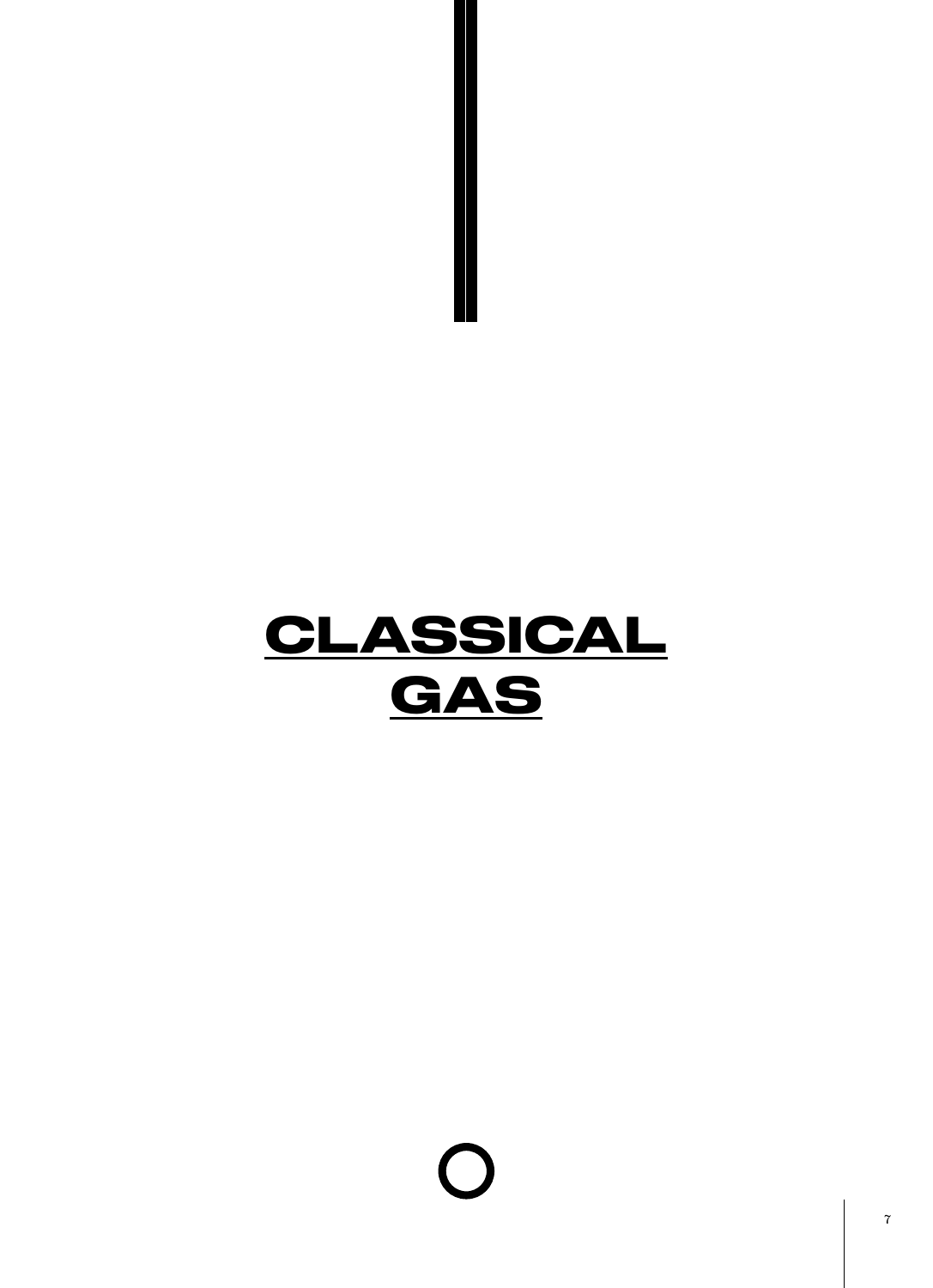

#### FERRARI 458 ITALIA

ARCHITECTURE What's that Ferrari doing at La Venaria Reale, Turin's seventeenth-century Versailles? It's simple, really. Turin is inextricably linked to the automobile industry. It is where Fiat started production in 1899 and where Pininfarina was founded in 1930. In the 1920s, Giovanni Agnelli built the famous Lingotto factory, whose rooftop test track became immortal thanks to the film The Italian Job. The rest is history.

CAR When designing the Ferrari 458 Italia, Pininfarina took aerodynamic efficiency as its main criterion, resulting in a down force of 300 pounds at 120 mph. That the mighty V8 engine was on view under a transparent pane wasn't new, but with this car Ferrari made a huge leap forward compared to its predecessor, the 430. The 458 Italia is a brilliant, razor-sharp, and comfortable driver's car. The best ever, better than an F40, Jeremy Clarkson said. With 570 HP, an acceleration of zero to 60 mph in 3.4 seconds, and a top speed of 195 mph, this "basic" model beat that super sports car from 30 years earlier in the figures too. The comparison may not be entirely fair. Nevertheless: they are getting more and more powerful, faster and faster, and better and better, and one wonders where it will end.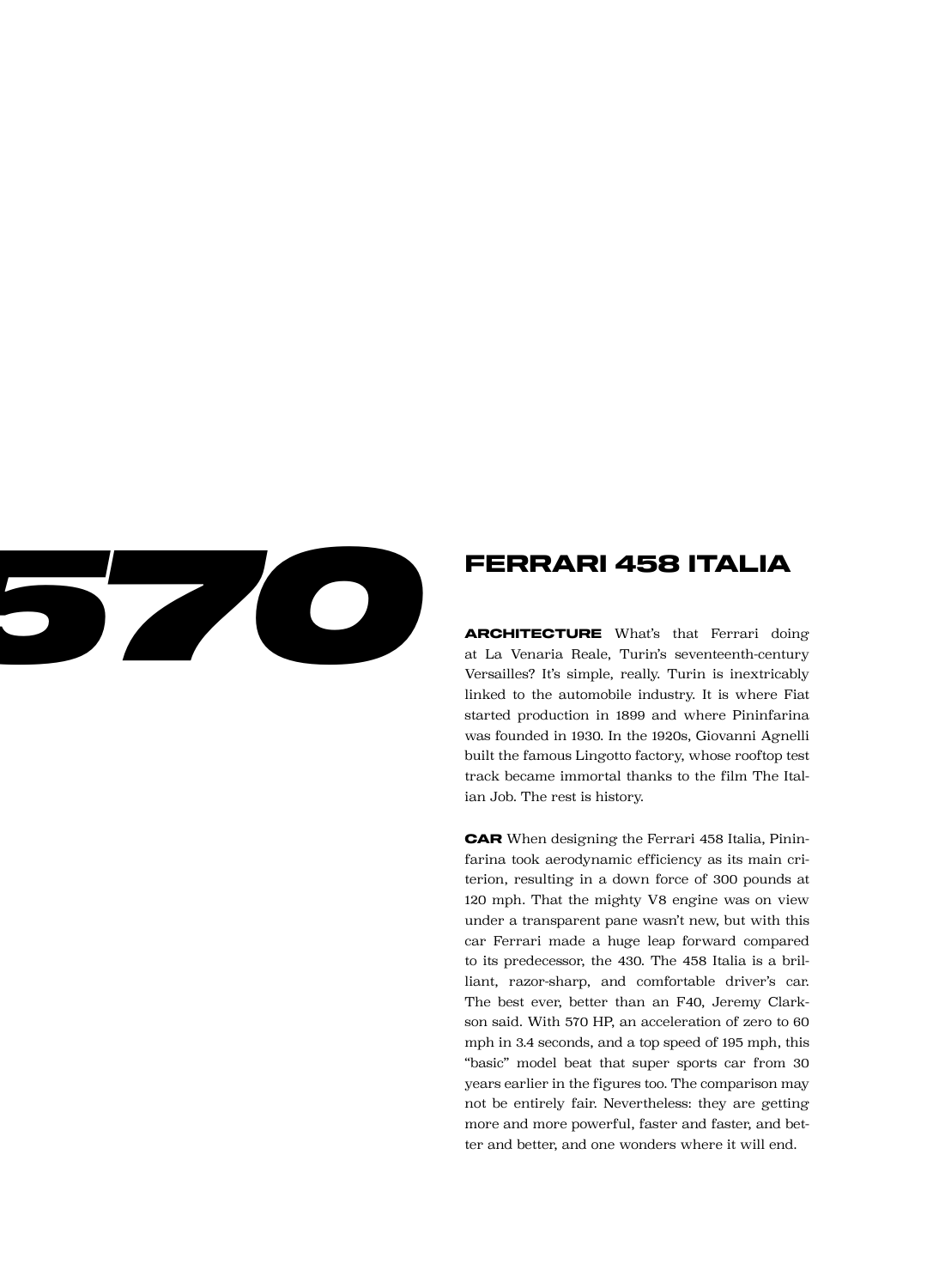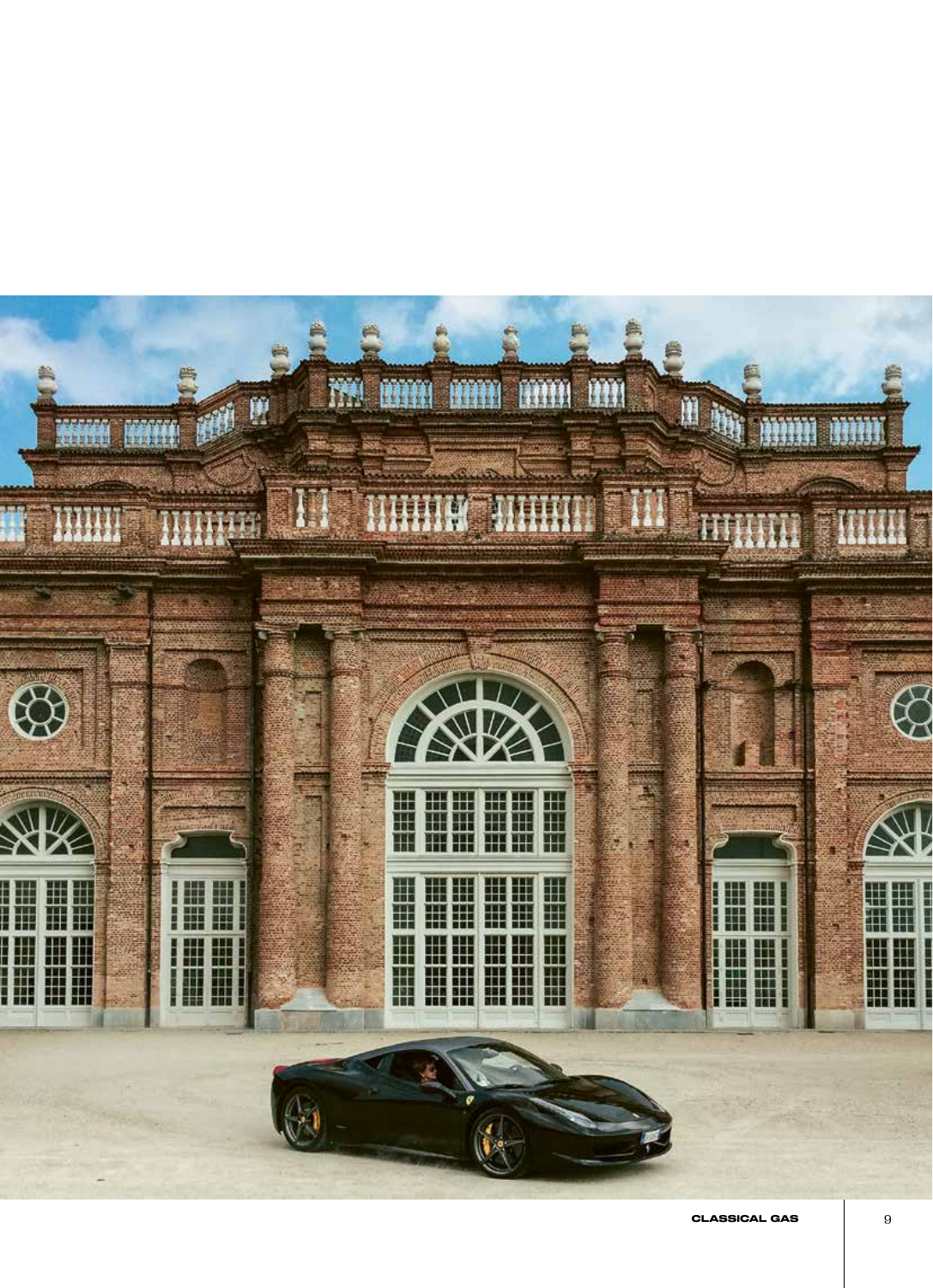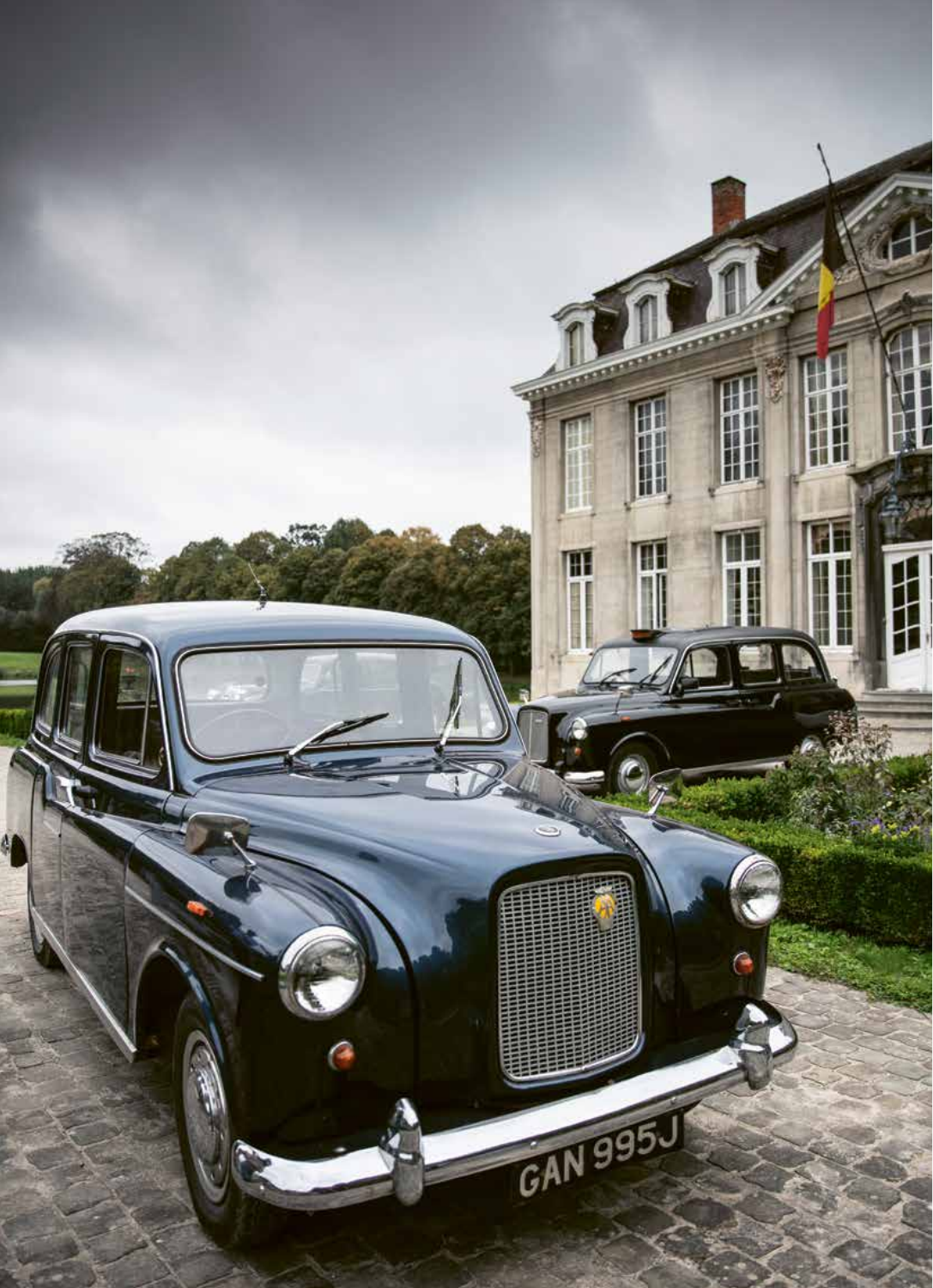#### FX4

ARCHITECTURE The Castle of Leeuwergem near the Belgian town of Zottegem was designed in 1762 after the classical French model. That is why the collection of London taxis belonging to one of the castle's inhabitants comes across as rather out of place. The private park was inspired in part by Versailles and in part by English gardens.

CAR It doesn't get more British than this. The so-called FX4 was used as a taxi in London from 1958 to 1997 and is known for its super-short turning radius of 24 feet (7.6 meters). The car underwent many modifications over the years, but its appearance remained almost identical. The design was the result of a collaboration with Austin Motor Company, taxi dealer Mann & Overton, and Carbodies. It was sold by Austin until 1982, when Carbodies, which had previously produced it, took over the rights. In 1984, Carbodies became part of London Taxis International. Diesel and gasoline engines from Austin, Land Rover and Nissan were used. Here we can see a rare specimen from 1976 without a taxi sign. They were built in small numbers as limousines under the type designation FL2. This metallic-blue specimen for British Airways served, according to the current owner, as transportation to Heathrow Airport for passengers who flew with the Concorde. The leather seats are as comfortable as a Rolls-Royce. Instead of the usual luggage area, there is a seat next to the driver for the steward who was picking up the customer. The luggage was transported in another car.

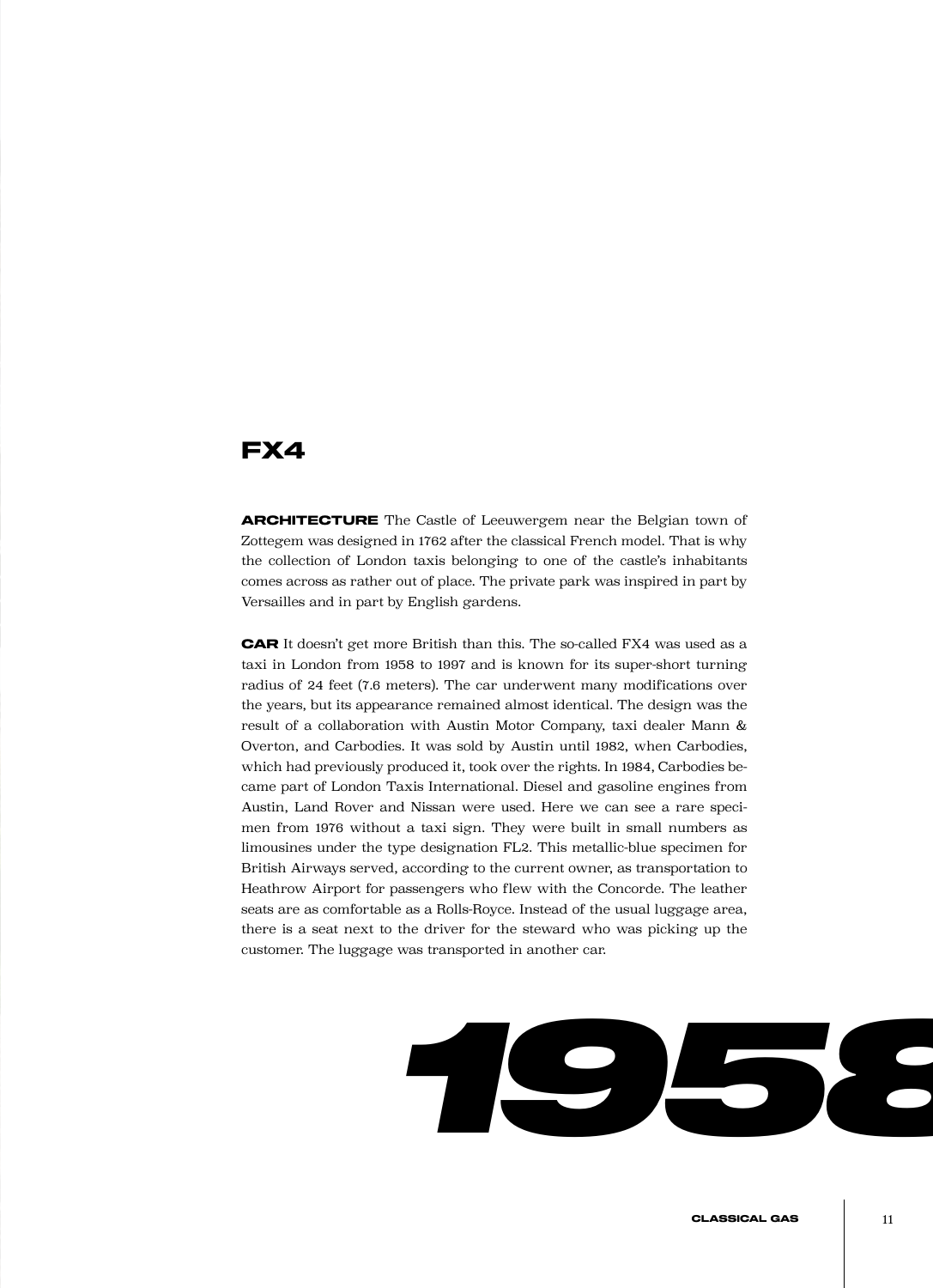*LOUIS XI*

#### Daimler DS 420

ARCHITECTURE Twelve miles south of Angoulême, in the French department of Charente, stands the Château de Puygaty, an impressive fifteenth-century fortified manor. Although the date is not quite certain, it is said to have been built around 1465 under Louis XI. The domain was originally completely walled-in with a round tower on each corner. Only the east tower and a few monumental fireplaces still date from medieval times, because the manor was renovated in the seventeenth century. The most recent owners are a couple from Miami, who sold their villa and threw themselves into this meticulous restoration project in rural France, with due respect for the property's original "bodywork", which has been a listed monument since 1987. Isn't it about time that certain classic cars could receive that title too?

CAR The Daimler DS 420 is known as the Queen Mum's Car. The photographs from 1970 in which she admires her first ordered model with glistening eyes in the Vanden Plas-owned factory Kingsbury Works in London are world famous. After Vanden Plas closed down in 1979, the limousine was finished in Browns Lane, the Jaguar factory in Coventry. Nearby, Park Sheet Metal took care of the basic assembly of chassis and body. The DS 420 was Daimler's last flagship as a car brand. The car was custom made, and there was absolutely no limit as to what was possible. Billionaire Howard Hughes reportedly ordered one with a toilet under the back seat. Production ran from 1968 to 1992. Three of the last four cars to be produced were destined for Buckingham Palace, including one for the Queen Mum, her fifth. The DS 420 was or still is in use by the Danish and Swedish royal families and by the Grand Duke of Luxembourg. Some 900 cars were built as hearses. The most famous one became Princess Diana's last means of transportation at her funeral on September 6, 1997.

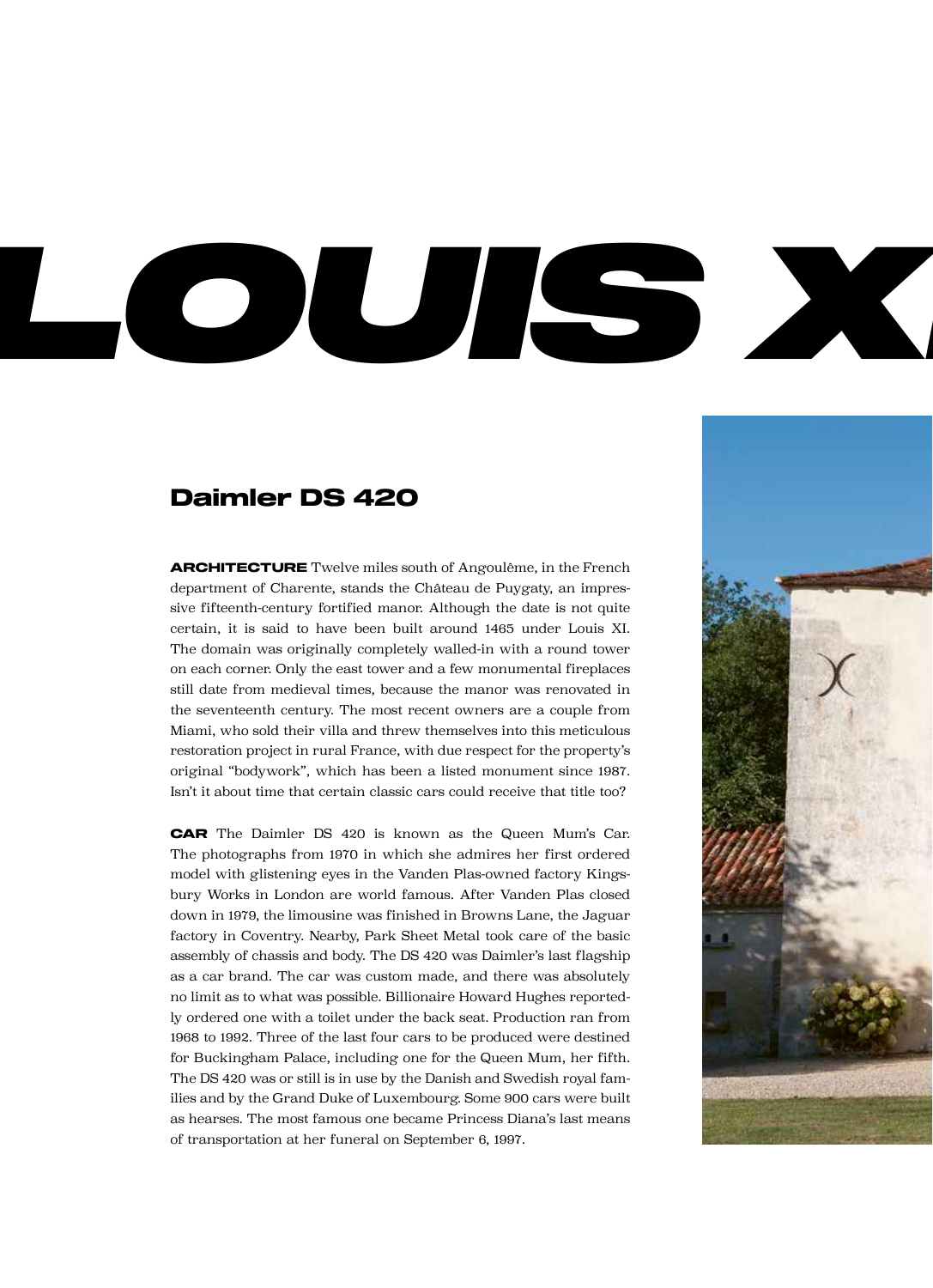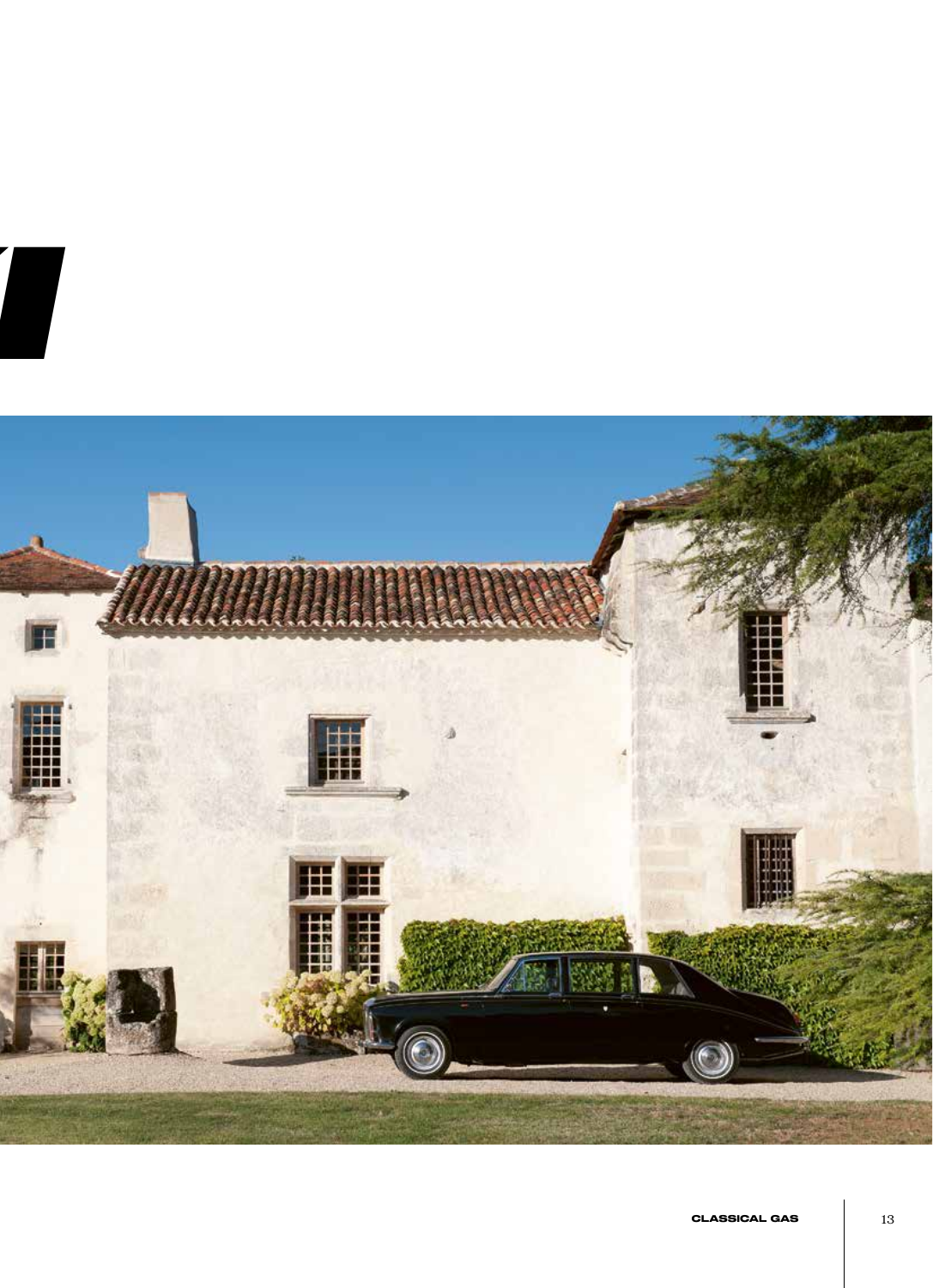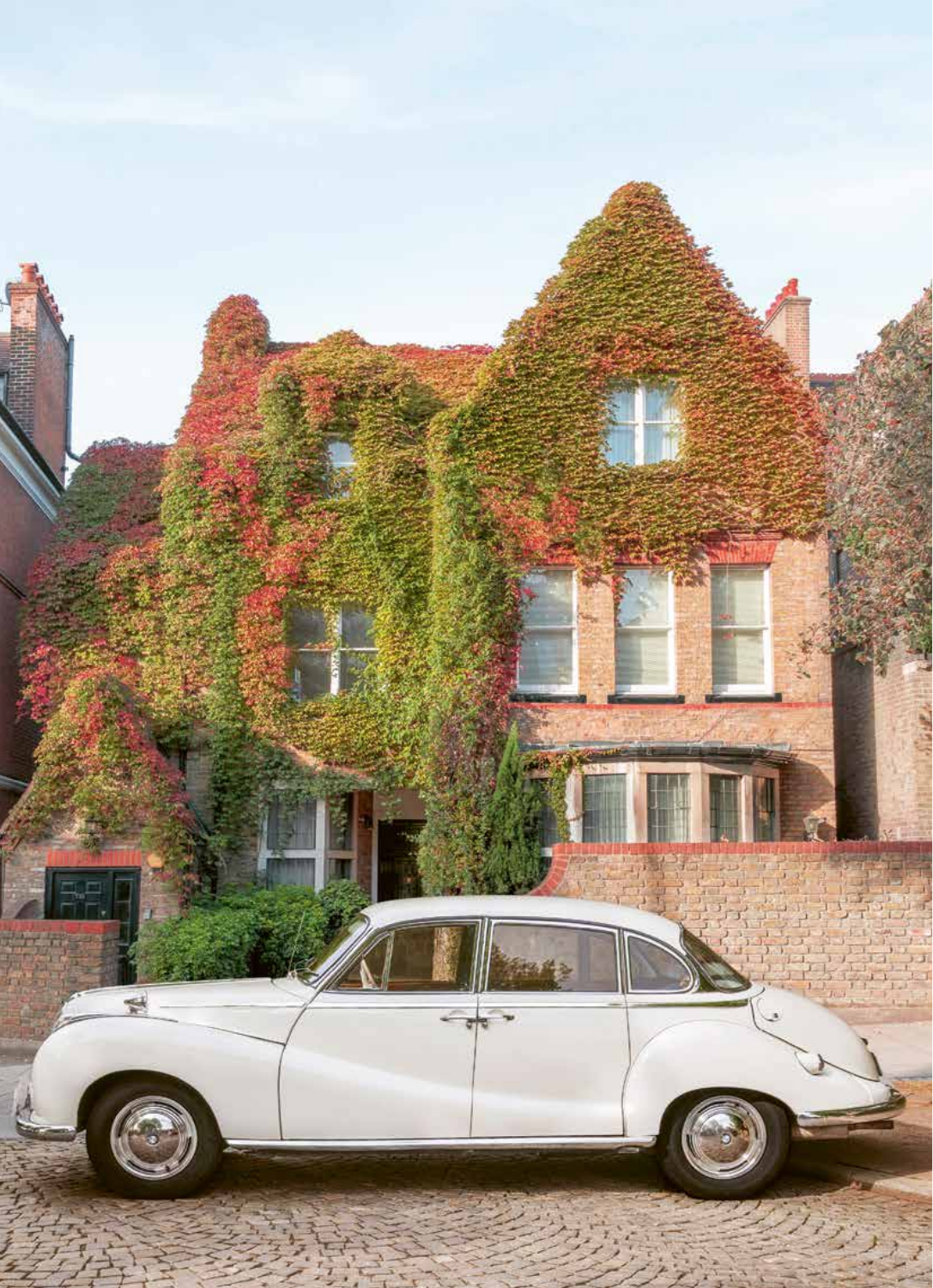#### BMW 502

ARCHITECTURE Like Notting Hill, Hampstead is a posh area of London that lent its name to a feature film in 2017. What's more, the film Notting Hill was partly shot in Hampstead, because it is home to such an interesting cluster of nineteenth-century buildings in the Georgian style. The area also has a literary history. The poet John Keats lived at Wentworth Place from 1818 to 1820, but strangely enough, Keats's house wasn't used as a film location for Bright Star, Jane Campion's film about his love life. The picturesque streets around the beautiful park Hampstead Heath —where this Georgian house was photographed— are mainly home to wealthy intellectuals looking for some peace and quiet in North London. To be honest, the narrow, cobbled roads are better suited for walks than for a road trip. Nevertheless, it is only when in a beautiful classic car that the area really has a cinematic feel.

CAR Introduced in 1952, the 501 was the first post-war BMW. After the board members had seen Peter Schimanowski's prototype, they decided to team up with Pininfarina. But when their design was too similar to that of the Alfa Romeo 1900, the Germans went back to Schimanowski's work. The result was an extravagantly designed luxury sedan. Two years later, the quasi-identical 502 with V8 engine, which we and, above all, see here, came on the market. It was more luxurious and above all much faster. But it was also very expensive, which meant that it was very rare. The 501 and 502 were called "Baroque Angels," and are in essence the ancestors of the 7 series. Baur and Autenrieth also built coupe and convertible versions to order.

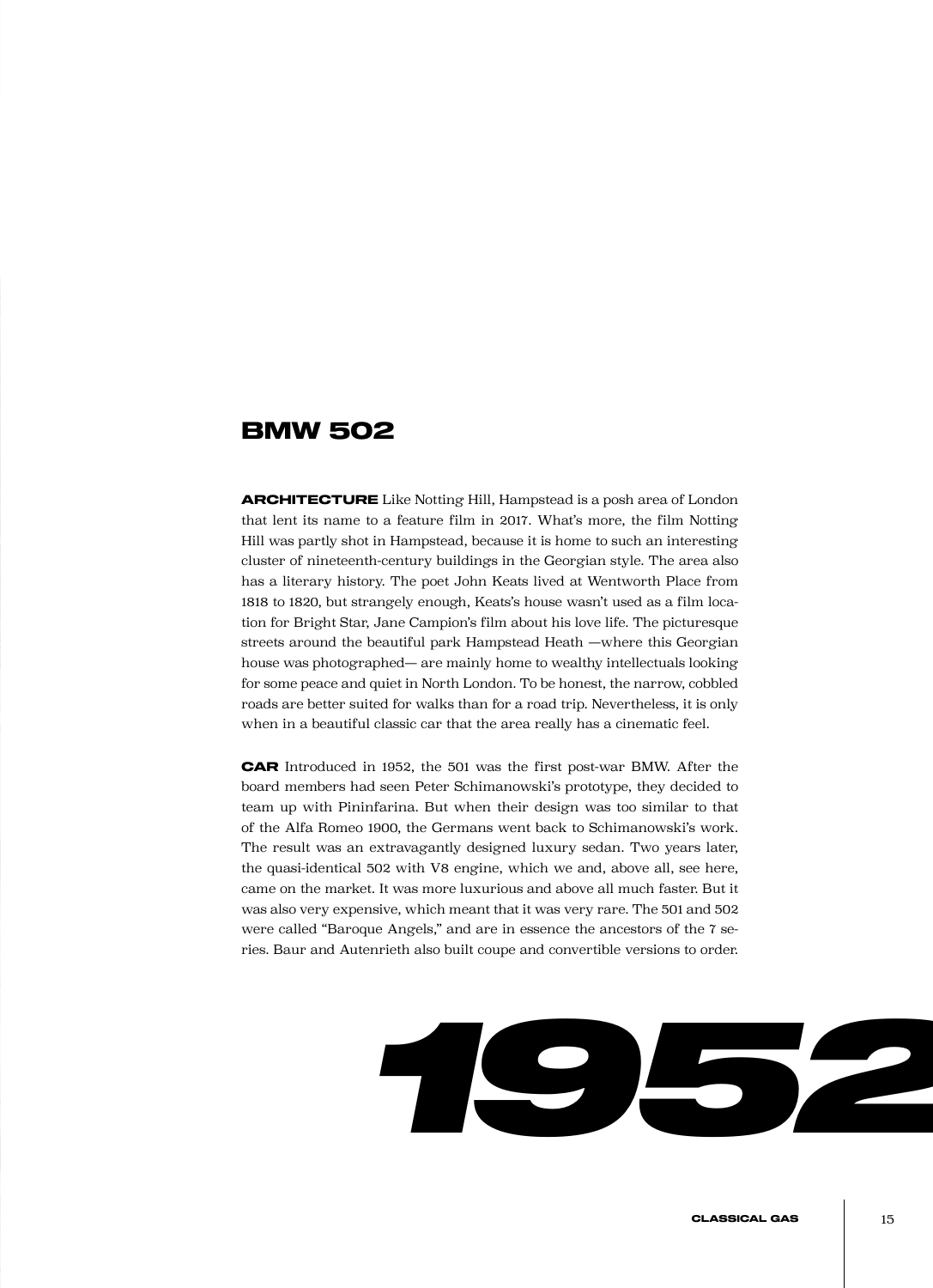### Art Deco: the search for the perfect machine

The key period during which architecture and car design influenced each other the most? Undoubtedly it was the Art Deco period. However, the common term "Art Deco Cars" is rather unfortunate. Strictly speaking, "Art Deco" is a term that originated on the occasion of the International Exhibition of Modern Decorative and Industrial Arts in Paris in 1925. Typical features included geometric patterns and luxurious materials, ranging from chrome to marble, from ivory to exotic wood. This style seeped through to design, everyday objects, furniture, jewelry, fashion, and graphic design. But that aesthetic is also to be found in cars, trains, motorcycles, airplanes, and ocean liners. And, of course, in architecture. The most famous Art Deco building is perhaps the inimitable Chrysler Building in New York, built in 1930, and not coincidentally linked to the automotive industry.

In the 1930s, the opulent Art Deco evolved to a more corporate style without too many frills: Streamline Moderne or *Style paquebot*. The emphasis was more on streamlined designs than on geometry. Call it "the search for the perfect machine": in both Europe and the United States, carmakers and coachbuilders were under the spell of the "smooth curves" and graceful symmetry that typify the style. Their creations exude the belief in progress characteristic of the Machine Age. At the same time, they bear witness to the obsession at the time with speed and aerodynamics. Yet collectors and museums prefer to call the cars from that period "Art Deco Cars" rather than simply "Streamline Moderne Cars".

Art Deco cars are also an important turning point in the history of the automobile for another reason. Previously, the car's design was subordinate to its function: a car was a mechanical assembly of parts, which ideally was meant to reach as large a target group as possible. From 1908 onwards, Ford turned the car into a readily available means of transportation that could be produced cheaply and quickly. In the late 1920s, the car evolved into an expressive accessory. Aesthetics dominated mechanics, as a result of which the car evolved from a functional everyday object into a status symbol. Arthur Drexler called that category of cars "rolling sculptures". As the curator of architecture at The Museum of Modern Art in New York City, he organized the first exhibition on cars in 1951. He was widely criticized for his decision, because, critics said, Art Deco Cars didn't belong among paintings by Picasso and Matisse. However, history ultimately proved him right: cars have become collector's items, including for museums.

The key period of the Art Deco Cars was the Chicago World's Fair in 1933–34. Several carmakers presented cars in the Streamline Moderne style to the general public. Instant classics were the Cadillac V-16 Aero-Dynamic Coupe, the Studebaker Land Cruiser (1934), the Chrysler Airflow (1934), the Pontiac Silver Streak (1935), the De Soto Airflow (1936), and the Cord 810 Phaeton (1935). In Europe, too, carmakers experimented with cars in the *Style paquebot*. That generated voluptuous designs by, amongst others, Delahaye, Delage, Talbot-Lago, Voisin, Hispano-Suiza, and, of course, Bugatti. As was customary at the time, the bodies were often the work of coachbuilders such as Chapron, Figoni et Falaschi, Gangloff, Vanvooren, Labourdette, Letourneur et Marchand, and Saoutchik.

Specific examples are the Peugeot 402 Darl'mat Coupe and the Voisin C27 Aerosport Coupe (1934). Unlike the other French coachbuilders, Gabriel Voisin did not revert to soft, feminine curves. He was mainly inspired by aviation–his original métier–and by architecture, which resulted in unique geometric and sharp designs, both on the exterior and in the interior. This one-off is in Peter Mullin's museum in Oxnard, California, the most beautiful in the world when it comes to French Art Deco cars. They are set in the movement's wider artistic environment, including sculptures and paintings. "An architect's dream", says Mullin about that Voisin.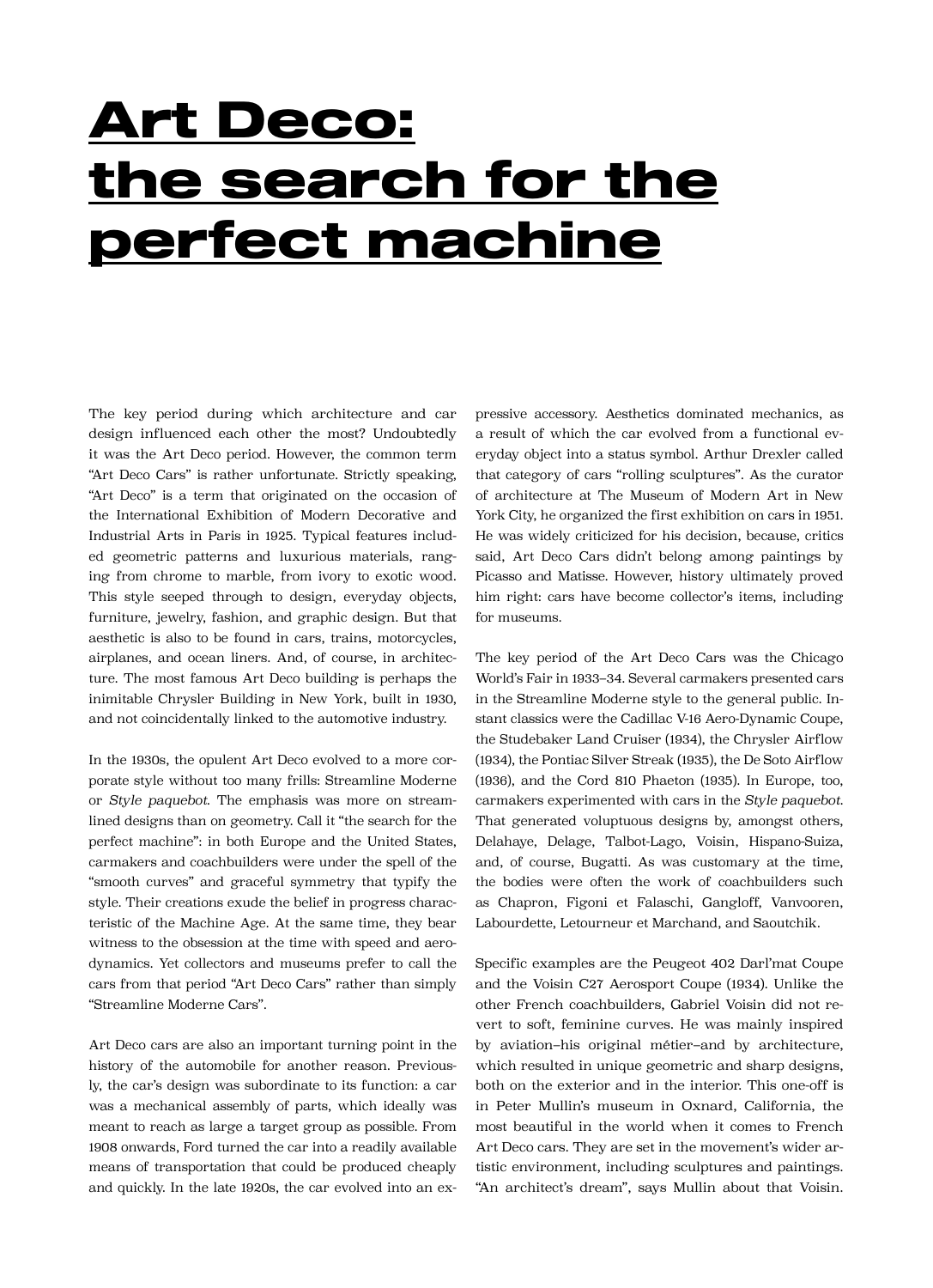Europeans travel there specifically to see it for their own eyes. The museum is also where you'll find the C27 Grand Sport Convertible (1934), originally ordered by the Shah of Persia. The Mullin Automotive Museum has many high-flyers, such as the Delahaye Type 135M (1937) with coachwork by the Paris workshop of Figoni et Falaschi. They also designed what to many is the most beautiful car ever: the Talbot-Lago T150-C SS (1937). It was inspired by the most aerodynamic of all forms: that of a drop of water. It was built in a very small edition, for people who had no need to inquire about the price. In 2017, one was auctioned by RM Sotheby's for \$3,500,000 (€3,360,000)—and it had a new bodywork built in 2000. Anyone who contemplates such a beauty and is more concerned with art than with cars might wonder whether the engine is still relevant here. It certainly is. Such visual expression also deserves subcutaneous, mechanical beauty. Finally, the Italian poet Filippo Tommaso Marinetti had already written in 1909 in his "Manifesto of Futurism": "We declare that the splendor of the world has been enriched by a new beauty: the beauty of speed." In the "Goutte d'Eau", as this Talbot-Lago is called, an air-cooled four-liter, six-cylinder engine produced about 140 HP and a maximum speed of about 80 mph (130 kph).

The experimental Bugatti Type 57 Aerolithe (1935) led to the Bugatti Type 57SC Atlantic (1936), four of which were built —one of which has not been traceable for more than 80 years. In addition to Ralph Lauren, the Mullin Automotive Museum also owns one, albeit together with former Walmart chairman Rob Walton. It is said that he bought the car for \$40 million in 2010, making it the most expensive car in the world at the time. In 2011 the "Mona Lisa for car collectors" won the Peninsula Classics Best of the Best Award in Paris, where the winners of the world's eight most prestigious concours d'élégance are pitted against each other.

Carmakers and coachbuilders also jumped on the Art Deco bandwagon outside of France. An illustrious example is the jet-black Rolls-Royce Phantom I Jonckheere Coupe. Originally built as an ordinary Phantom I, the first owner cancelled the order before it was even delivered. During the next ten years of its existence, the car regularly changed owners, as if it were an unwanted child. In 1935, it received its breathtaking coachwork by Belgian company Jonckheere. The round doors made it world-famous. Shortly afterwards, it won the Prix d'Honneur at the Concours d'élégance in Cannes in 1936. It may have been built for this purpose as well: driving it on the road is highly impractical. We don't know who ordered the bodywork or who designed it: the related archives were destroyed in a fire at Jonckheere in the late 1930s. The car was then shipped to the US, where it had numerous owners before temporarily ending up in a junkyard. Later, it was painted white, then painted gold, before being used as a fairground attraction, before once more being neglected and forgotten. In 2001, a Japanese collector sold it to the Petersen Automotive Museum in Los Angeles, one of the most important car museums in the US. Having been fully restored, it is now the museum's showpiece. Among other awards, it won the Lucius Beebe Trophy for best Rolls-Royce at the Pebble Beach competition.

And yet, the car is controversial among classic Rolls-Royce followers, who don't always see sufficient elegance in it. It may be streamlined, but it also measures nearly twenty feet (six meters) and is downright massive. Rolls-Royce also paid homage to the Art Deco period in 2012, although the homage was limited to a subdued game of colors and details on and in the existing Ghost and Phantom. The voluptuous coachwork forms have not returned as yet. Now that we are entering a new '20s, perhaps a real revival awaits us.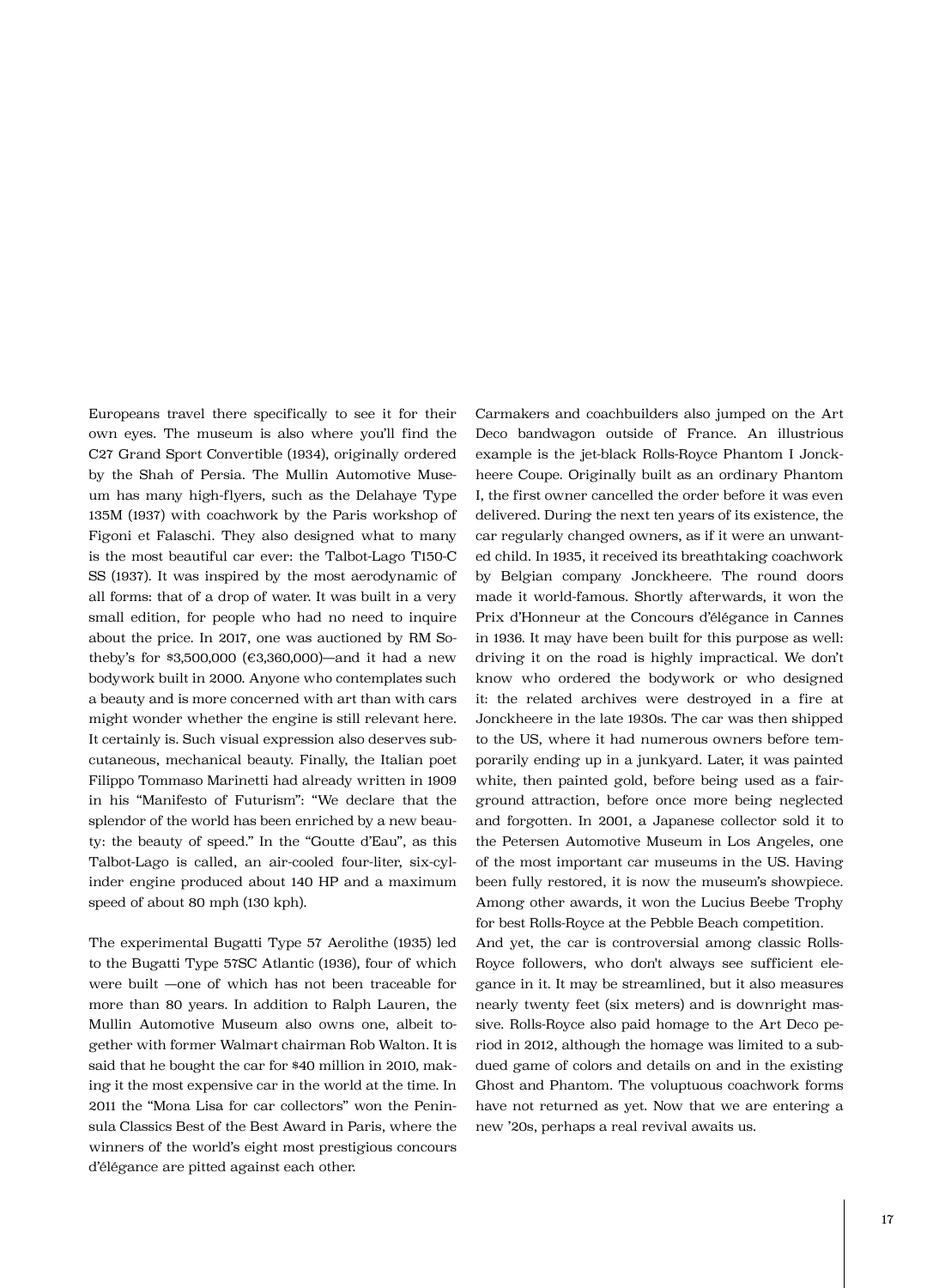## "It is not understood that housing is constructed in two years and the automobile in two hours."

*Jean Prouvé, architect*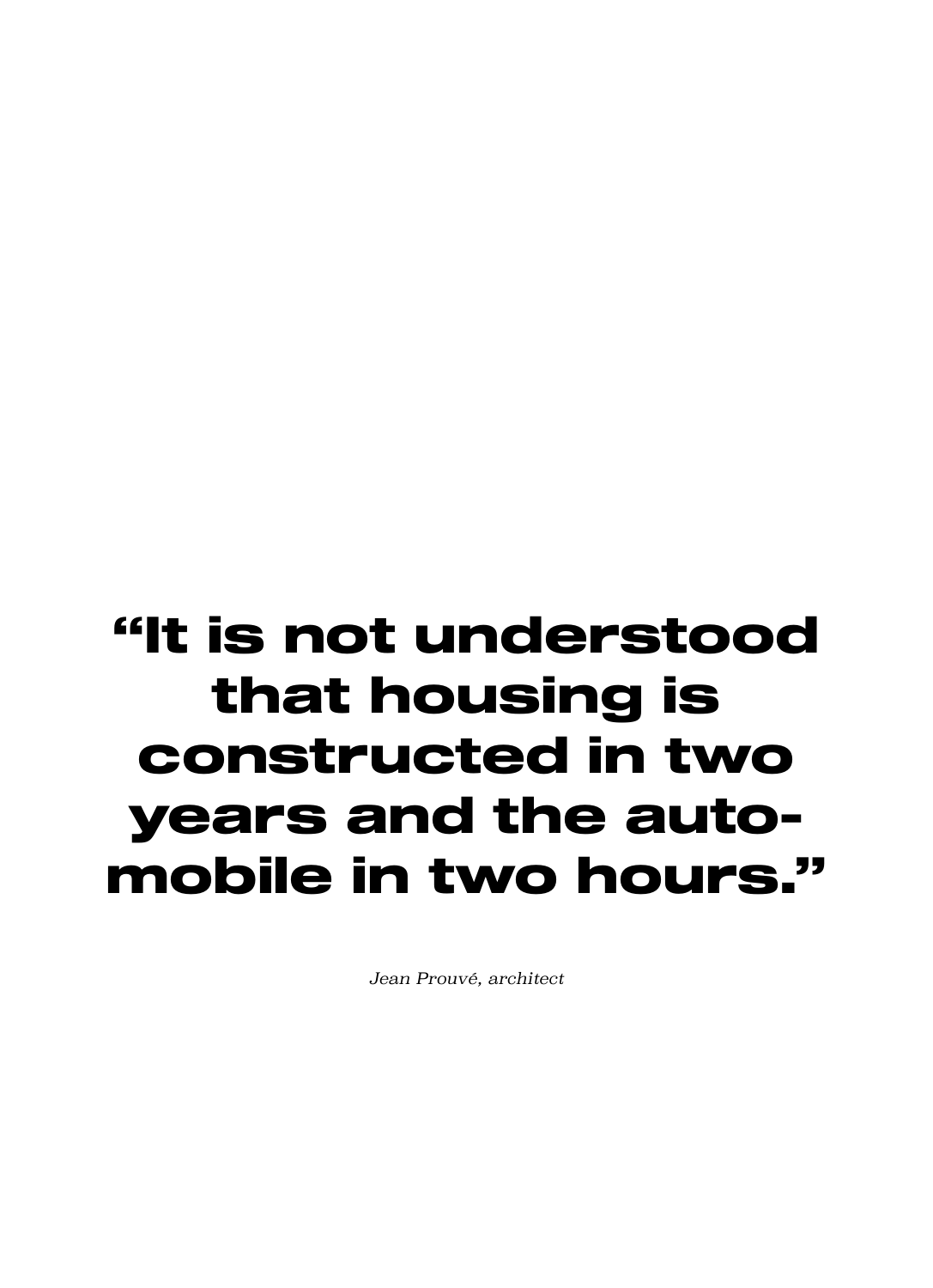

 $\frac{1}{2}$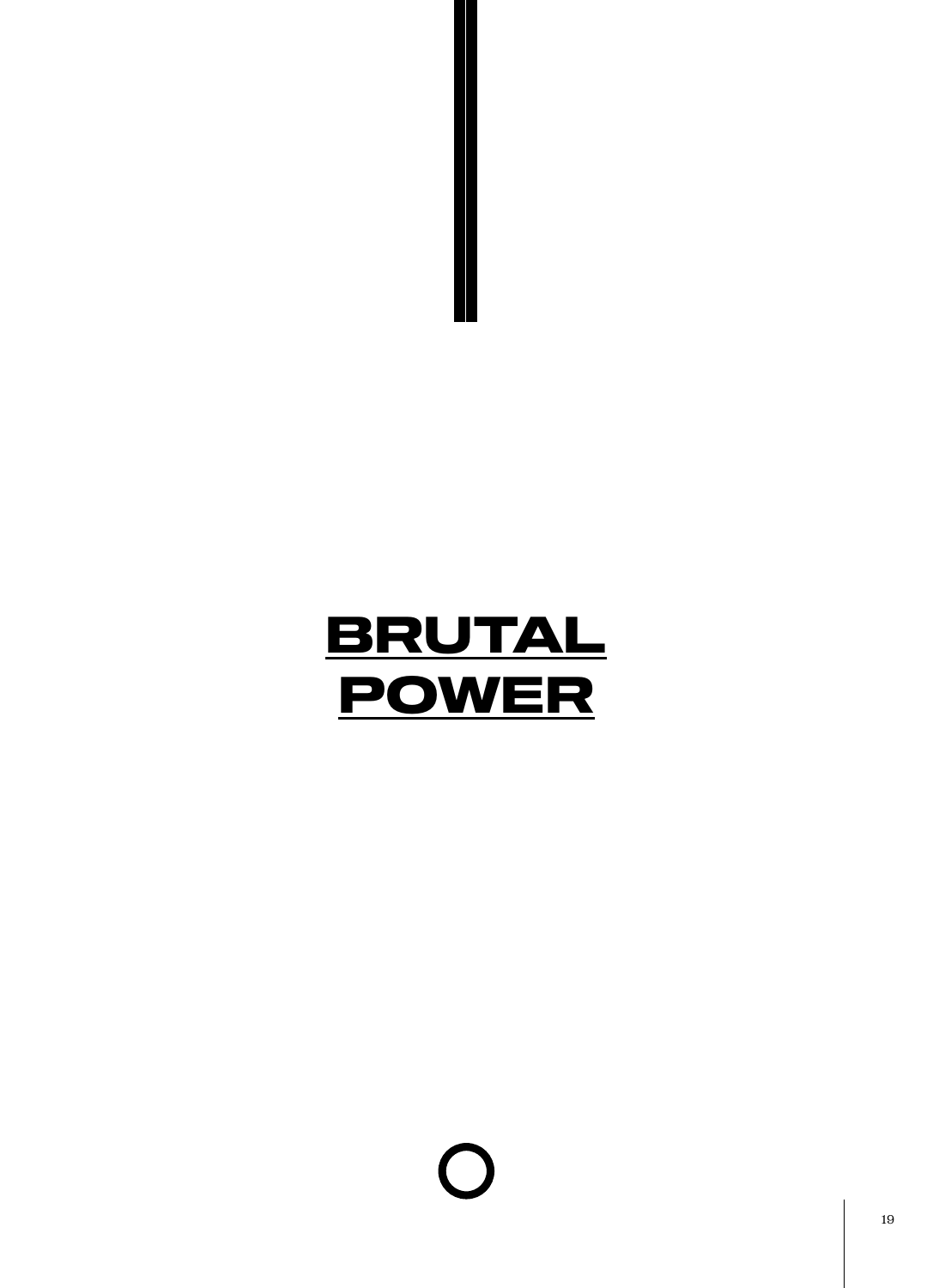#### Porsche 924

ARCHITECTURE Raw horsepower emanates from Juliaan Lampens' Villa Van Wassenhove in Sint-Martens-Latem. Dating from 1970–74, the private house was designed for a teacher who was a bachelor. Rough-cast concrete, wood, and glass: that's all that the Belgian architect needed to make quite a statement. Call it a radical residential sculpture, a Brutalist cave, in which all the spaces merge smoothly. You sleep in an open, three-foot-high wooden cylinder—privacy is so passé—and you eat at a floating concrete table with basic wooden stools. Lampens may have been indebted to Le Corbusier, but he constructed his own idiosyncratic masterpiece.

CAR The Porsche 924 was commissioned by Volkswagen, which initially meant to include it in its range of models, but reneged on its decision because of the oil crisis. Porsche believed in the 924 as a cheaper alternative to the 911. However, production was entrusted to Volkswagen. But the four-seater sports car with a front-mounted, water-cooled, four-cylinder engine by Audi went down poorly with both press and Porsche purists. It did bring in many new customers, however. Between 1975 and 1988, about 150,000 units were produced, delivering a boost to turnover that Porsche desperately needed at the time. Like the earlier 914, the 924 was vilified for a long time, but it is now gradually being appreciated, especially the Turbo, the Carrera GT, and the later 924S with Porsche engine. With its almost ideal weight distribution of 48/52, it is in itself a great drive.

*48/52*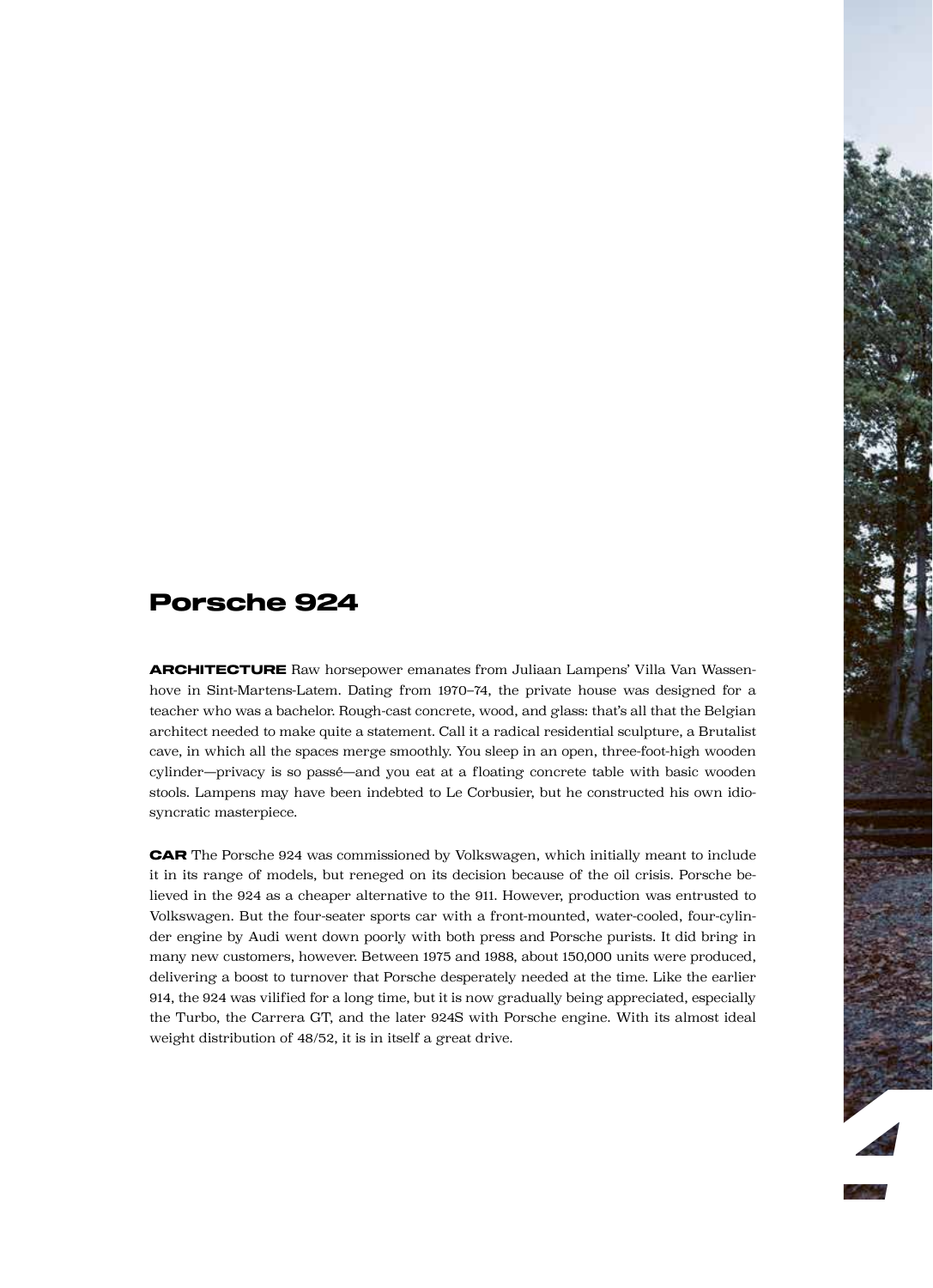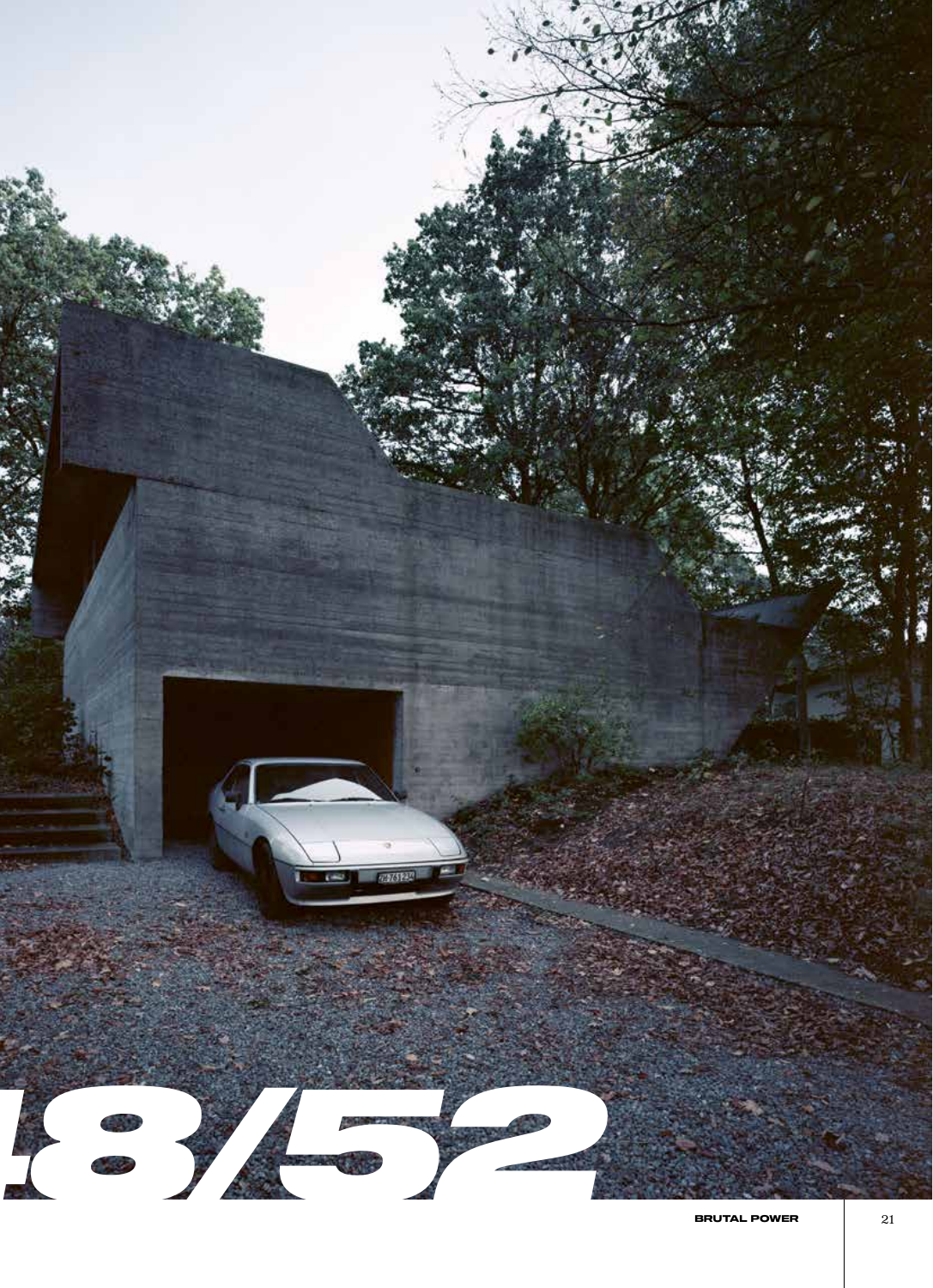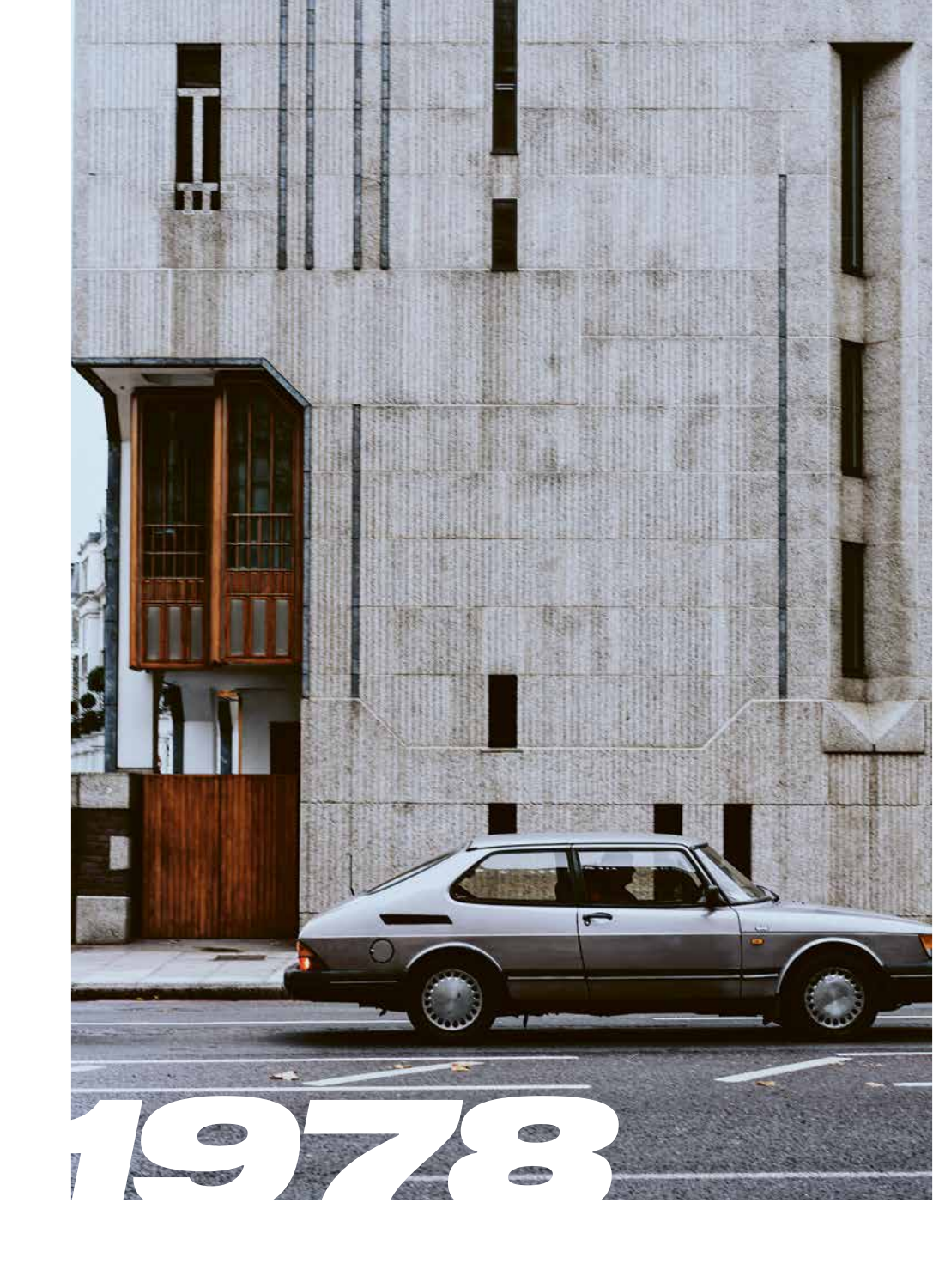#### Saab 900

ARCHITECTURE The Saab 900 was launched in 1978, and the foundation stone of the Ismaili Centre in London was laid in 1979. Neither the car nor the building were exactly widely acclaimed when they were revealed to the world. Designed by the architects' collective Casson Conder Partnership for the Ismaili Muslims, the center had to blend in with the nearby Victoria and Albert Museum, the Museum of Natural History, and other classical English façades in the South Kensington residential area. An almost impossible demand, which in 1982 earned the building the very first Sir Hugh Casson Award: the prize for the worst new building of the year, awarded by the satirical magazine Private Eye.

CAR In its 65 years of existence as a car builder, the idiosyncratic Saab didn't make all that many models, but the ones they did have left quite a lasting impression. The Saab 900 Classic was produced from 1978 to 1993–and the convertible a year longer. Production was expensive and barely profitable, but the car grew into an icon of style, smart design, and durability. About 900,000 cars were built. The 900 Turbo was a handy five-seat sedan with the performance of a sports car and a wonderful turbo boost. A car for individualists. Very Swedish and very distinct.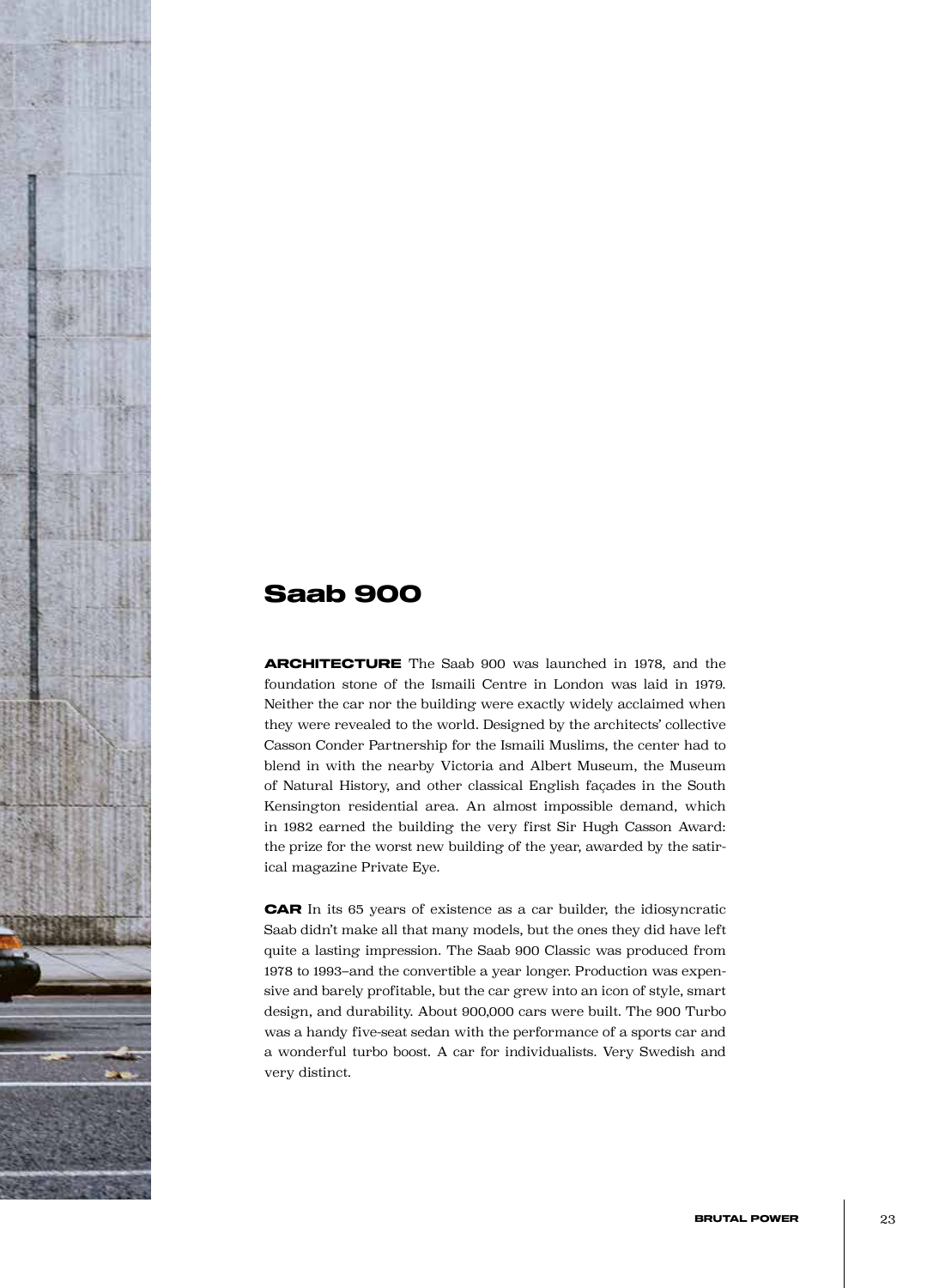

#### Mercedes E-Class

ARCHITECTURE Organic like the hilly surroundings, rough like the weather: in Alacar, Portugal, Vitor Vilhena designed a contemporary house that is perfectly suited to its environment. The house resembles a boomerang embracing the landscape. On the outside, rough concrete predominates, while inside, the spaces are bathed in a sea of white. Vilhena interpreted the holiday home as a primeval hut, under which man and car seek shelter.

CAR Mercedes-Benz is even more impressive than Saab when it comes to astronomical mileage. And certainly the indestructible W123. Almost 2.7 million units of the grandfather of the E-Class were built between 1976 and 1985 as a sedan, estate car, coupé, and limousine. At the time, it was the smallest Mercedes. A workhorse from the higher classes, and a trusted taxi. When it was launched, it was so popular that there were waiting times of more than two years and some paid a premium on top of the purchase price. The diesels were exasperatingly slow, but so good that some people who bought new ones at the time are still driving them. A car that will last a lifetime? It's possible with a W123, provided it receives the necessary care. And maybe it can even last another generation after that, because as a vintage car, the model also has a great appeal for young people.